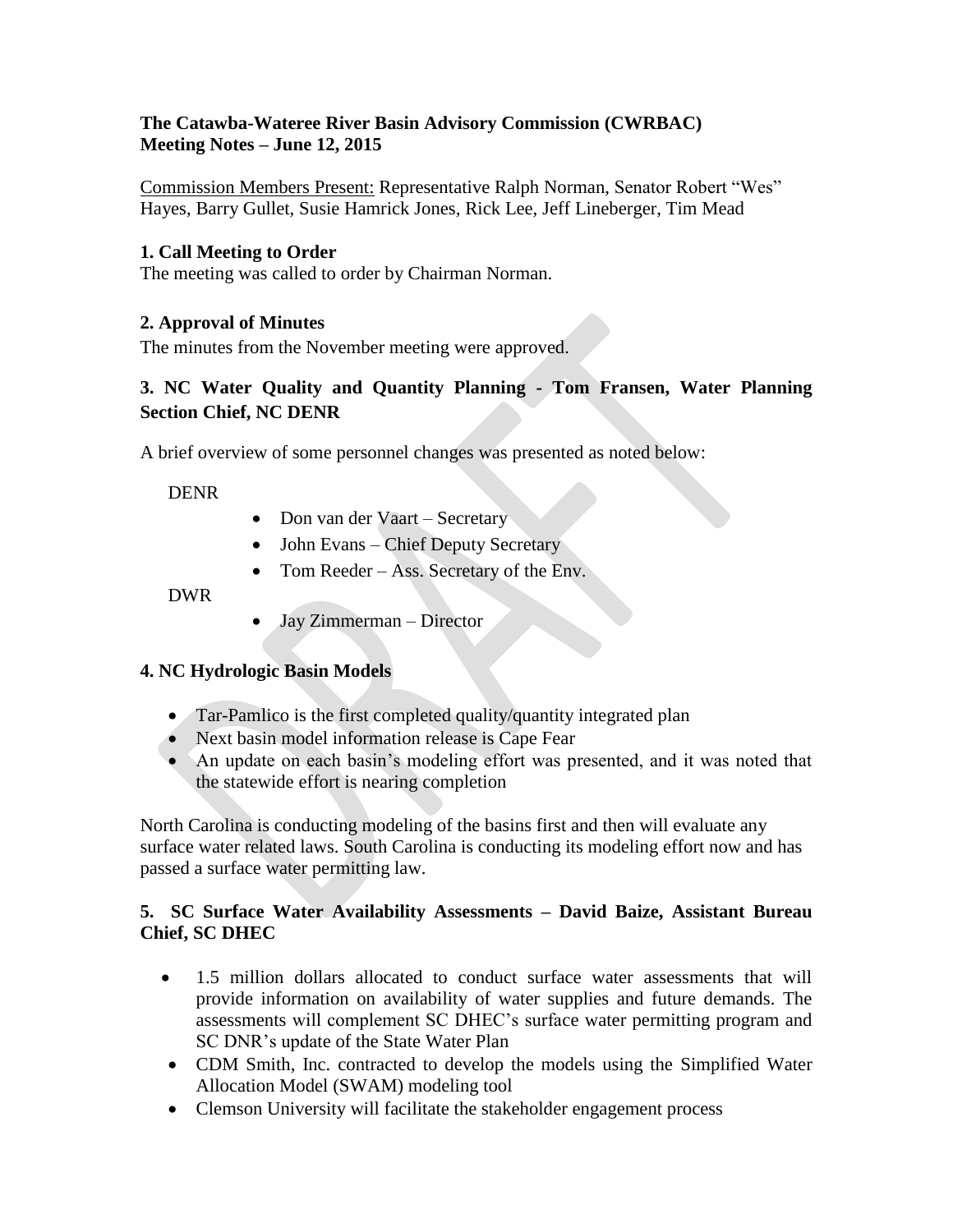- Models will be developed by watershed basins
- Two meetings per basin offered during model development
- Saluda Basin Meeting  $#1$  completed in April
- Edisto Basin Meeting  $#1 -$  June  $18<sup>th</sup>$ , Blackville
- Training to interested parties will be provided after all models are completed
- Website [www.scwatermodles.com](http://www.scwatermodles.com/)

The use of water from larger farms was discussed as it relates to South Carolina's Surface Water Law. There has been discussion about this issue in a legislative subcommittee. The issue may be discussed further after the basin models are completed.

It was noted that Clemson University is coordinating the stakeholder effort. Also, the water models do not include sediment reduction, but sediment studies are being conducted by the Water Management Group. Reduction in sediment has potential to reduce needs for future reservoirs.

## **6. Catawba-Wateree Clean Water Initiative - Bill Holman, NC State Director of The Conservation Fund & Andrew Kota, Stewardship Director of the Foothills Conservancy**

This effort is a collaboration of Foothills Conservancy, Catawba Lands Conservancy, and The Conservation Fund to protect the Catawba-Wateree River Basin and assure a clean, adequate, affordable, reliable water supply.

- Objective is to establish sustainable funding to invest in the protection of significant watershed lands and encourage watershed conservation activities that protect source water resources for all users
- A reliable supply of clean water is fundamental to public health, communities, agriculture, business, power generation, and economic vitality
- Benefits are maintain/reduce drinking water treatment costs, preserve reservoir capacity by reducing sedimentation, & meet/exceed future gov't regulations
- Multiple private and public partners, stakeholders from private organizations to government entities
- Greater Forest Cover, Lower Water Treatment Costs
- The Upper Neuse Clean Water Initiative (UNCWI) is working to prioritize and protect those lands most critical for the long-term health of all drinking water supplies within a 770 square mile drainage basin that comprises the Upper Neuse River Basin, near Raleigh, NC
- Long-term goals include protecting more than 23,000 acres of riparian habitat

Research In Progress/Complete:

- UNC Environmental Finance Center: Revenue-shed Analysis
- NC Basinwide Conservation Prioritization Index
- InVEST Sediment Retention Model
- USDA Forest Service Forests to Faucets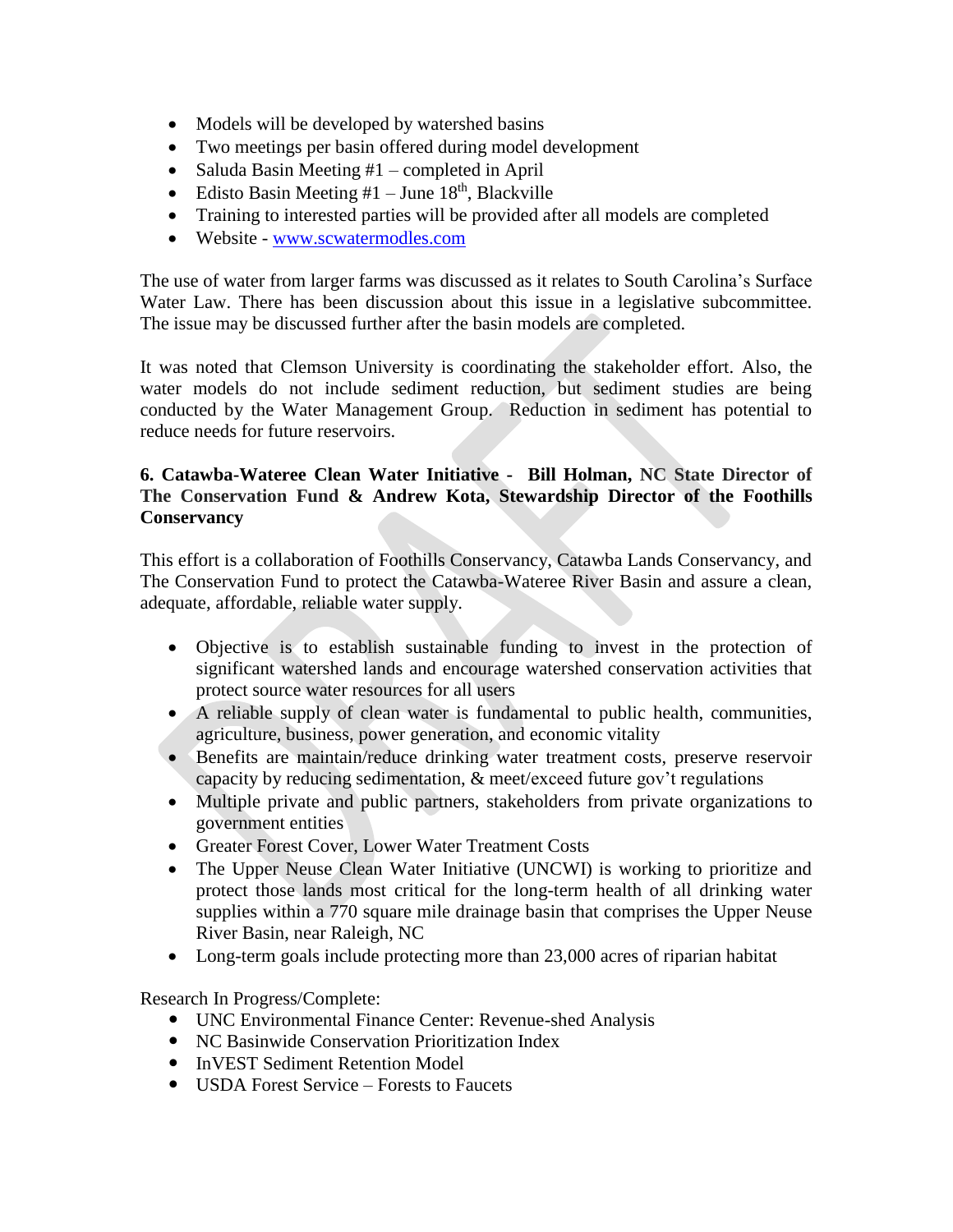Possible Research:

- Land-Use Change Impacts on Catawba Water Supply
- Refined Watershed Conservation Priorities with input from Catawba-Water Water Management Group

Exploring the Catawba Revenue-shed

- Identify and quantify the current financial framework underlying water quality protection in the Catawba River basin
- Model the potential to combine & leverage individual contributions for basinwide benefits of Catawba River Watershed Conservation Priority Index
- GIS data from multiple sources (e.g., land use, slope, soils etc.)

Relevance to CWWMG Planning/Avoided dredging

- Protect investment of intake lowering
- More volume during drought cycles south of the up
- Improve water quality for recreation and treatment
- Hedge against future variables of increased water demand or increased sedimentation from land use change and/or increased rainfall

It is noted by a Commission Member that some priority areas may be on federal lands. There was discussion concerning having a steady funding source, as well as noting potential funding sources such as Duke Energy grants. It was also noted that building potential may be picking up in the Catawba basin as the economy improves.

There was a question about whether or not the South Carolina model would include sediment loading, and it was noted that it did not. However, the Catawba Water Management Group is using funding to conduct some sediment studies.

# **7. Savannah River Clean Water Fund - Eric Krueger, Director of Science and Stewardship, The Nature Conservancy**

- Program seeks to protect forested watersheds in the Savannah River Basin and create a recurring funding stream to pay for protection areas
- Protecting areas within the watershed could lead to significant decrease in drinking water treatment costs overall
- As of 2011, sixty seven (67) similar active programs are in the U.S., with eighteen (18) more in development
- Land areas were prioritized utilizing GIS technology
- Areas prioritized in accordance with their ability to affect water-quality in the Savannah River
- Selection of best management practices in land areas is also part of this program
- Multiple partners are participating in this effort (e.g., nonprofit organizations, state government, federal government, and drinking water utilities) within the basin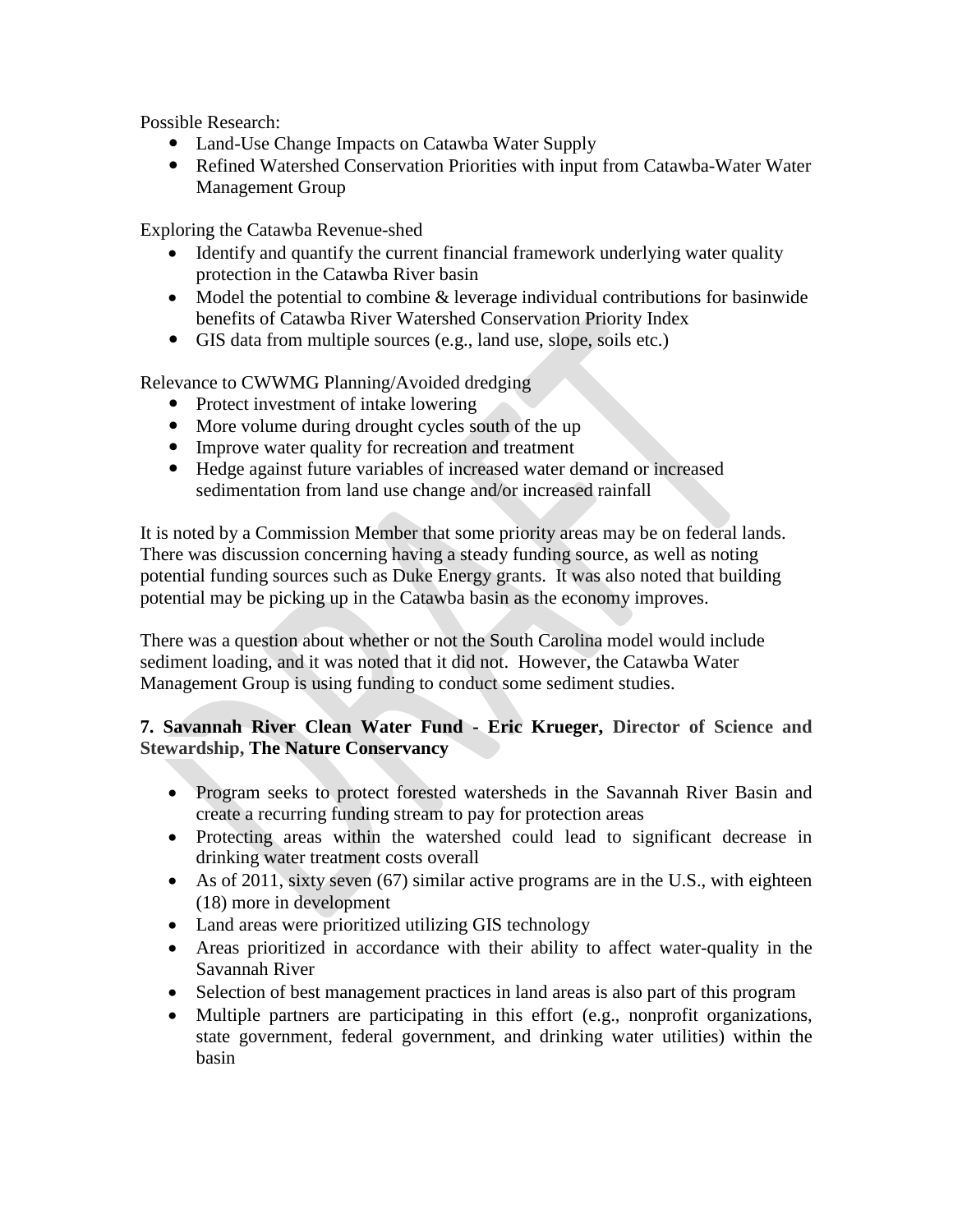It was noted that the South Carolina Land Conservation Bank is involved with the overall effort. Also, per inquiry from a Commission Member about salt water intrusion, it was noted that the City of Savannah has been cutting back on groundwater and focusing on surface water. The Savannah River Basin also has an advisory council, but it is not required by law. Georgia has been included although it is a South Carolina-based council.

# **8. Catawba-Wateree Relicensing – Mark Oakley, Duke Energy**

Process started in 2006 and license should be issued in the summer of 2015

Some commitments in the process:

- Upper Catawba Public Access, Open Space and Trails Agreement (April 2008)
- Santee River Basin Accord for Diadromous Fish Protection, Restoration and Enhancement (Accord, May 2008)
- North Carolina Water Quality Certification (November 2008)
- SC Water Quality Certification Settlement Agreement (May 2010)
- Settlement Agreement for the *SC v NC* US Supreme Court Case No 138, Orig. (December 2010)
- National Marine Fisheries Service Biological Opinion (July 2013)
- Settlement Agreement Regarding the South Carolina Water Quality Certification (July 2014)
- South Carolina Water Quality Certification (February 2015)

CRA Benefits:

- New seasonal Normal Operating Ranges for each reservoir
- Continuous minimum flow releases into the Catawba River Bypassed Reach (James), the Great Falls Long Bypassed Reach, and the Great Falls Short Bypassed Reach
- Higher continuous minimum flow releases at Bridgewater (James), Oxford (Hickory), and Lookout Shoals
- Recreation flow releases
- Low Inflow Protocol (LIP), including forming the Drought Management Advisory Group (CWDMAG)
- Increase aeration capabilities at Bridgewater (James), Rhodhiss, Oxford (Hickory), and Lookout Shoals
- New aerating hydro units at Wylie and Wateree (DO and continuous minimum flows)
- \$13.1M in funding and price reductions for purchase/protection of 5,371 acres in NC and SC
- \$3M and 2,455 acres (conveyed or under easements) to state agencies for recreation and land conservation
- 2,590 acres for upper Catawba public access, open space, and trails (purchased and being held by Duke Energy for sale to NC)
- Over \$4 million for others (primarily local governments) to develop public recreational amenities